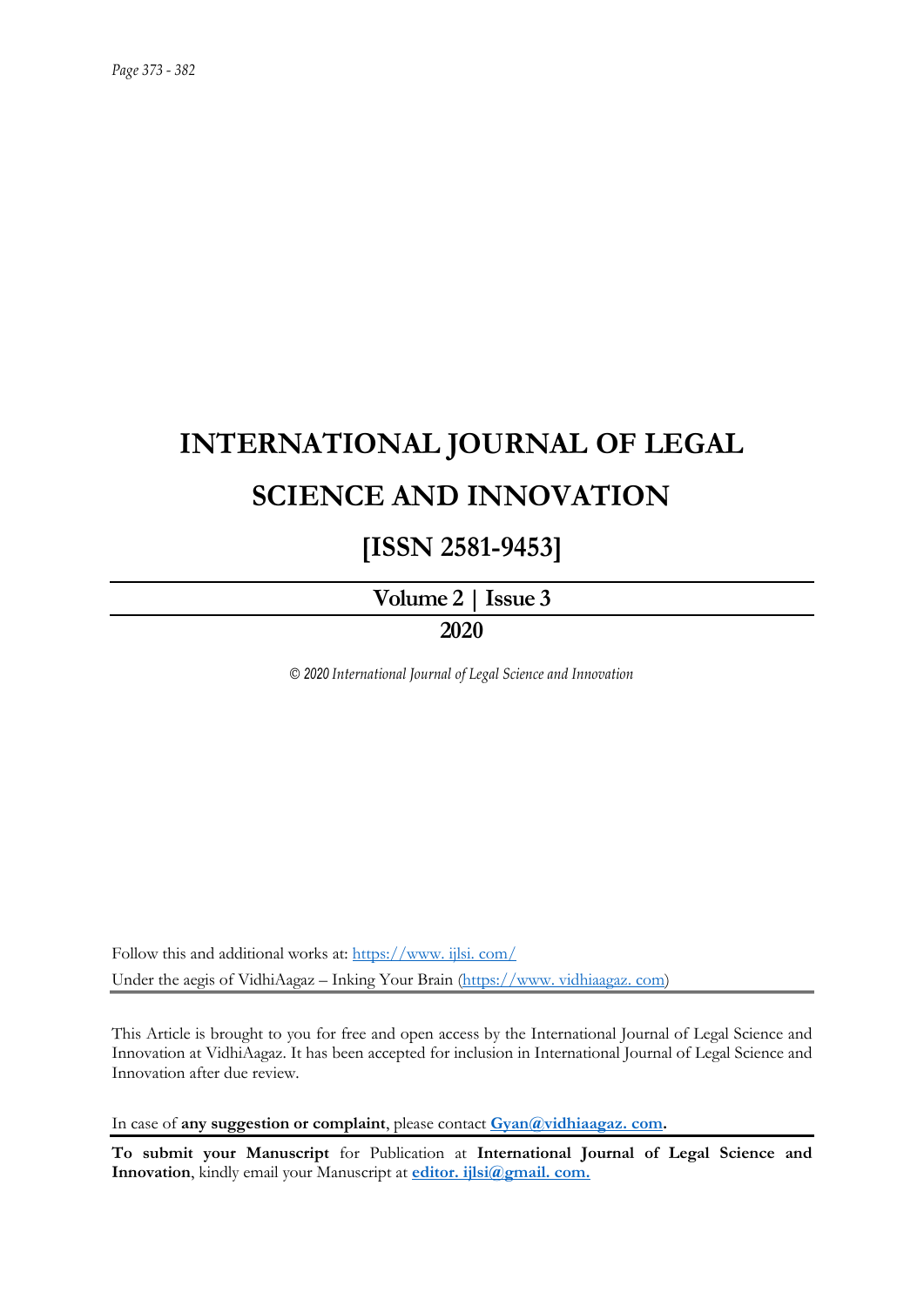### **Indian Perspective of Publicity Rights of Celebrities in Modern Times**

#### **PRANJAL MISHRA<sup>1</sup>**

#### **ABSTRACT**

*In the time of technology and social media, any person can be regarded as a celebrity who has become well-known among the public at large, not only for the occupation which one performs but also for the personality which one carries through. These celebrities have rights in terms of privacy and publicity and such rights are protected by intellectual property law regime because of their intangible nature. This paper reflects the economical perspective of such publicity rights as merchandising rights and highlights the Indian context related to it. The first part gives a brief account of celebrities' rights and their evolution while defining celebrities and the importance of media and global communication behind it. The second part discusses the right of publicity as a form of IPR. The third part analyzes celebrities as marketable commodities and development of publicity rights as merchandising rights through the lens of economics along with the relevant case laws. The fourth part analyzes the current position of Indian laws for the protection of the rights and lays down the justifications for the need of protecting the publicity rights. Lastly, the article highlights the lacunae in the current regime and concludes with the opposite protocols for the current framework.* 

*Keywords: Celebrities, Indian perspective, Publicity rights, Economic Interest, Merchandising.*

#### **I. INTRODUCTION**

Every person leads a private life and has a right to be left alone<sup>2</sup>. This right is referred to as the right to privacy and has been given the status of a fundamental right under the Constitution of India.<sup>3</sup> While every person has the right to privacy, the scope of that right dwindles with an increase in person's popularity and public recognition. Eventually, such elevation in popularity

<sup>&</sup>lt;sup>1</sup> Author is a student at Maharashtra National Law University Mumbai, India.

<sup>2</sup> *R. Rajagopal* v. *State of Tamil Nadu*, (1994) 6 SCC 632.

<sup>3</sup> *Justice K.S. Puttaswamy* v. *Union of India*, (2019) 1 SCC 1.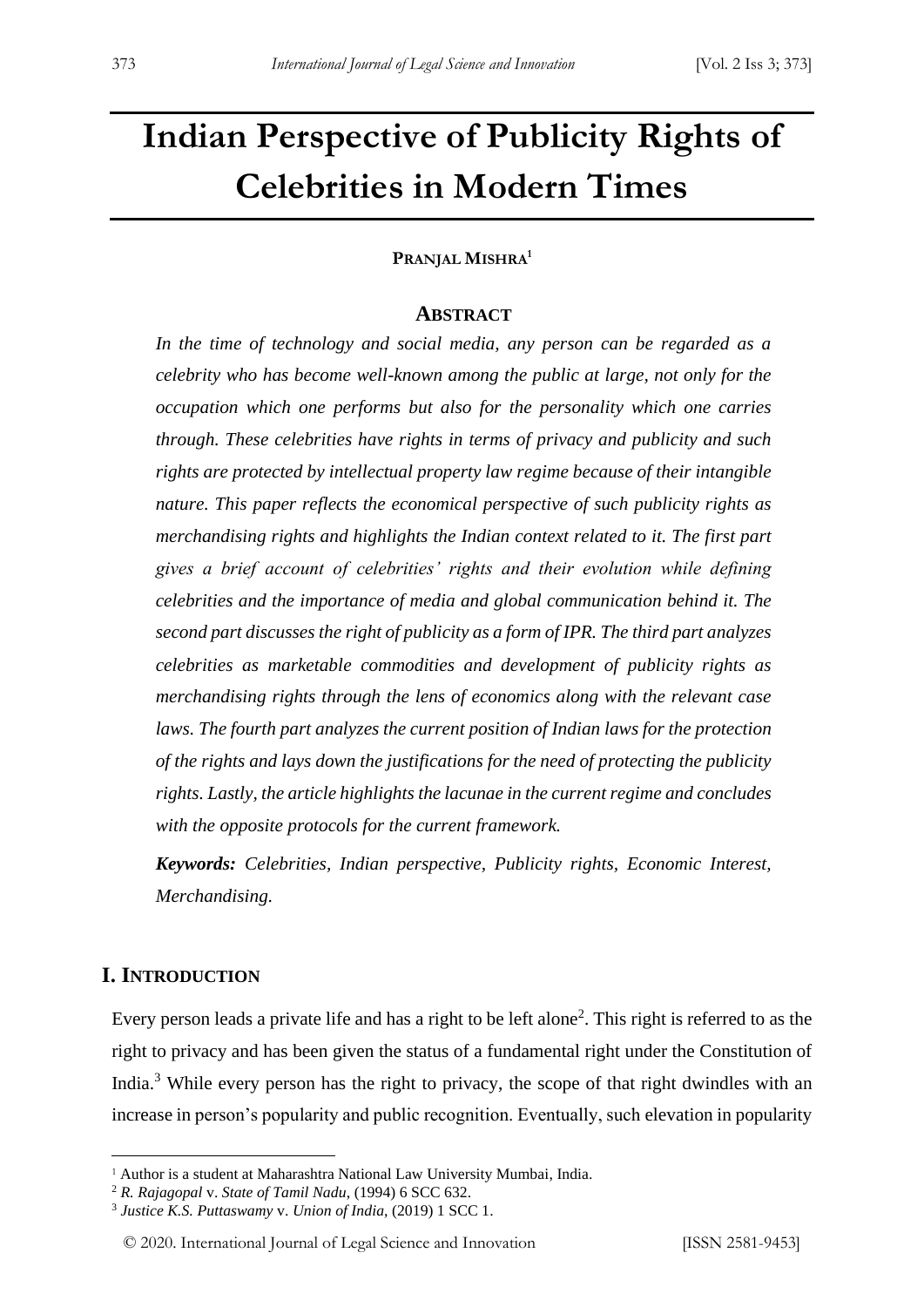reaches a point where the public, without any liability, may intrude into certain aspects of the life of a popular person or celebrity.<sup>4</sup>

The dictionary definition of a celebrity is "a widely known person; one popularly honored for some signal achievement."<sup>5</sup> A celebrity is a person who has achieved considerable amount of fame during his/her course of time and has become known to the eyes of public and media. It may include actors, sportspersons, artists, political leaders and members of royal families. However, this definition is not mutually exclusive as even a character portrayed by and associated with just one actor, a news media or corporate executive, an infamous person on death row, a lawyer who has obtained some degree of fame can be regarded as a celebrity. As long as a person's name, likeness, and other personal characteristics are worth marketing, they seem worth protecting under the right of publicity.<sup>6</sup>

In contemporary times, the domain of intellectual property rights (hereinafter IPR) has been expanded to afford protection to modern rights such as the 'right to publicity' a corollary of the right to privacy, and the bundle of rights that emanate from 'celebrity rights'.

By virtue of their popularity, celebrities play a very important role in influencing society and culture. The general public follows the lives of celebrities very keenly and their behavior and actions influence social behavior in many ways. Considering the popularity among general public, it is important that a celebrity's rights are clearly defined so as to prevent the infringement. Certainty with respect to publicity rights is necessary to ensure protection of a celebrity's endorsement interests, prevent consumer deception, and avoid unjust enrichment. Therefore, a need has arisen to protect the economic interests of celebrities and simultaneously, prevent others from infringing them.

Moreover, the evolution of modern technology, media and global communication has time and again, defined and redefined the ambit of celebrity status, $\frac{7}{1}$  resulting into the legal ambiguities and uncertainties to the scope and extent of such right. Thus, this article analyses the celebrity's rights on the contours of the right of publicity with an economic perspective and the position of Indian law regime in terms of protection of the said rights.

<sup>4</sup> Kalyan C. Kankanala, Sandeep Hegde M., *Publicity Rights in India*, 39 NORTHERN KENTUCKY LAW REVIEW, 247-266 (2012).

<sup>5</sup> WEBSTER'S THIRD INTERNATIONAL DICTIONARY, p. 359 (1961).

<sup>6</sup> Gary M. Ropski, *The Right of Publicity – The Trend towards Protecting a Celebrity's Celebrity*, 72 THE TRADEMARK REPORTER, 251-274 (1982).

<sup>7</sup> Michael Madow, *Private Ownership of Public Image: Popular Culture and Publicity Rights*, 81 CALIFORNIA LAW REVIEW 125, 128 (1993).

<sup>© 2020.</sup> International Journal of Legal Science and Innovation [ISSN 2581-9453]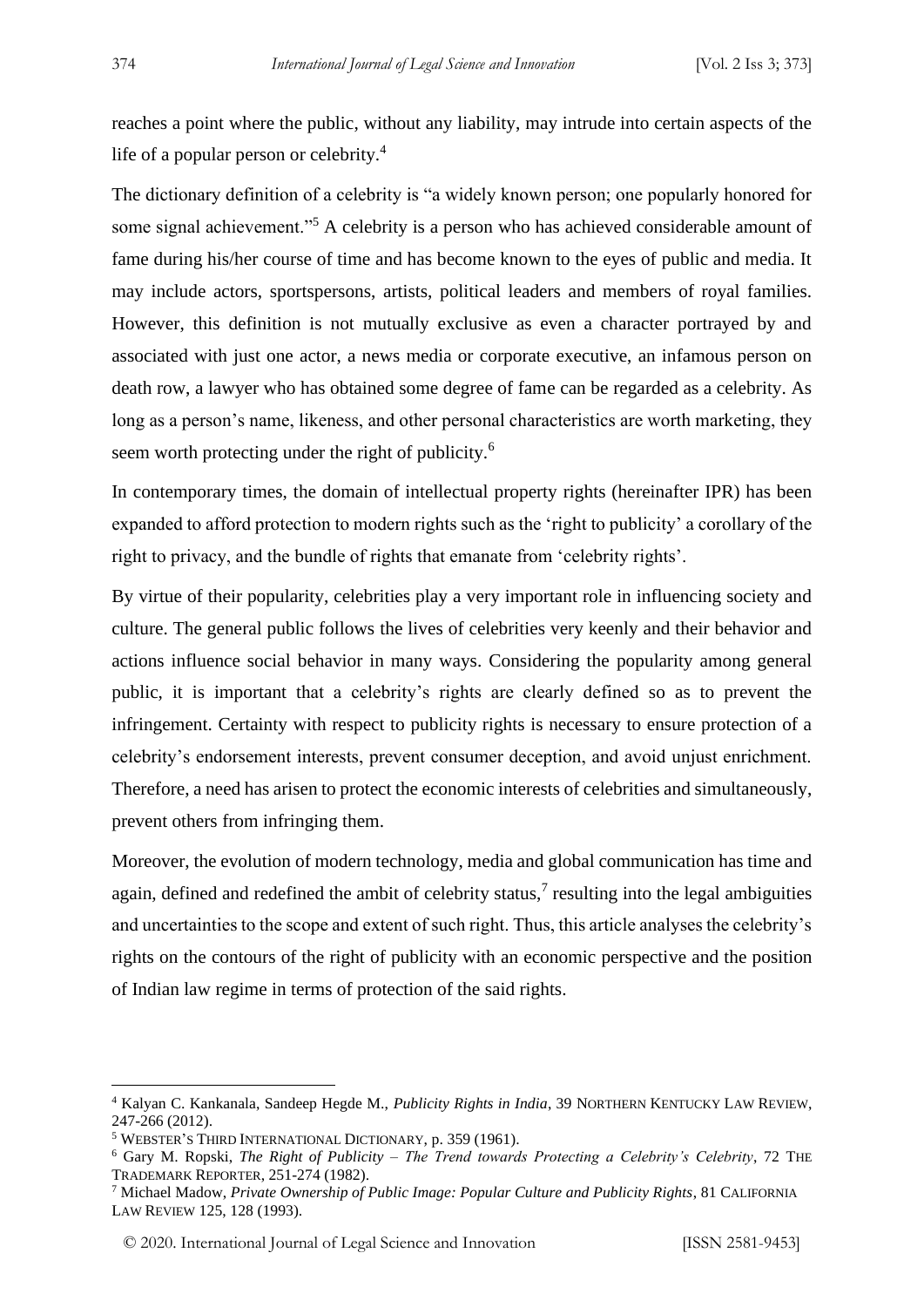#### **II. PUBLICITY RIGHTS**

The right of publicity is a form of IP. It is the right of celebrities to prevent others from using their name, likeness, voice, image or any other characteristics associated with them for the commercial purposes without their consent. A person may acquire the right of publicity by virtue of association with any event, sport, movie, profession or any other activity.

This right can also be considered as a right to use the economic value of the fame and name of a celebrity. The condition to possess such a right is the recognition of the celebrities among the general public in a manner through which the public can identify them based on their persona. One cannot curtail another person's freedom of speech and expression even in existence of publicity rights. Activities such as caricature, lampooning, and parody, all of which qualify as free expression, are permitted and are not considered a violation of publicity rights.<sup>8</sup> However, if someone uses the fame or name of the celebrity to promote their goods or services, then it is termed as unfair practice, commercial tort, misappropriation of intellectual property and an act of passing off.

Although celebrities lose the right of privacy to a certain extent, they gain the right of publicity which includes the right to prevent the commercial use of their persona.<sup>9</sup> The right of publicity is *"the inherent right of every human being to control the commercial use of his or her identity"*. 10

#### **III. DEVELOPMENT OF PUBLICITY RIGHTS AS MERCHANDISING RIGHTS**

In today's time, the publicity rights can be seen as merchandising rights as these are economic rights of a celebrity to prevent others from using a celebrity's persona. It is a form of merchandise which refers to an act intended to promote the sale and popularity of a commodity or an activity.

The first case to explicitly recognize the value of a celebrity's characteristics was *Haelen*  Laboratories Inc. v. Topps Chewing Gum Inc.<sup>11</sup>, which involved baseball players licensing their statistics and images for baseball playing cards. In coining the term 'right of publicity', the court stated:

*"It is common knowledge that many prominent persons [...] would feel sorely deprived* 

<sup>8</sup> *Husteler Magazine* v. *Falwell*, 485 U.S. 46 (1988).

<sup>9</sup> *Justice K.S. Puttaswamy* v. *Union of India*, (2019) 1 SCC 1, 247.

<sup>10</sup> Bruce P. Keller, *Condemned to Repeat the Past: The Reemergence of Misappropriation and Other Common Law Theories of Protection for Intellectual Property*, 11 HARVARD JOURNAL OF LAW AND TECHNOLOGY 401 (1998).

<sup>11</sup> 202 F.2d 866, 868 (2d Cir.).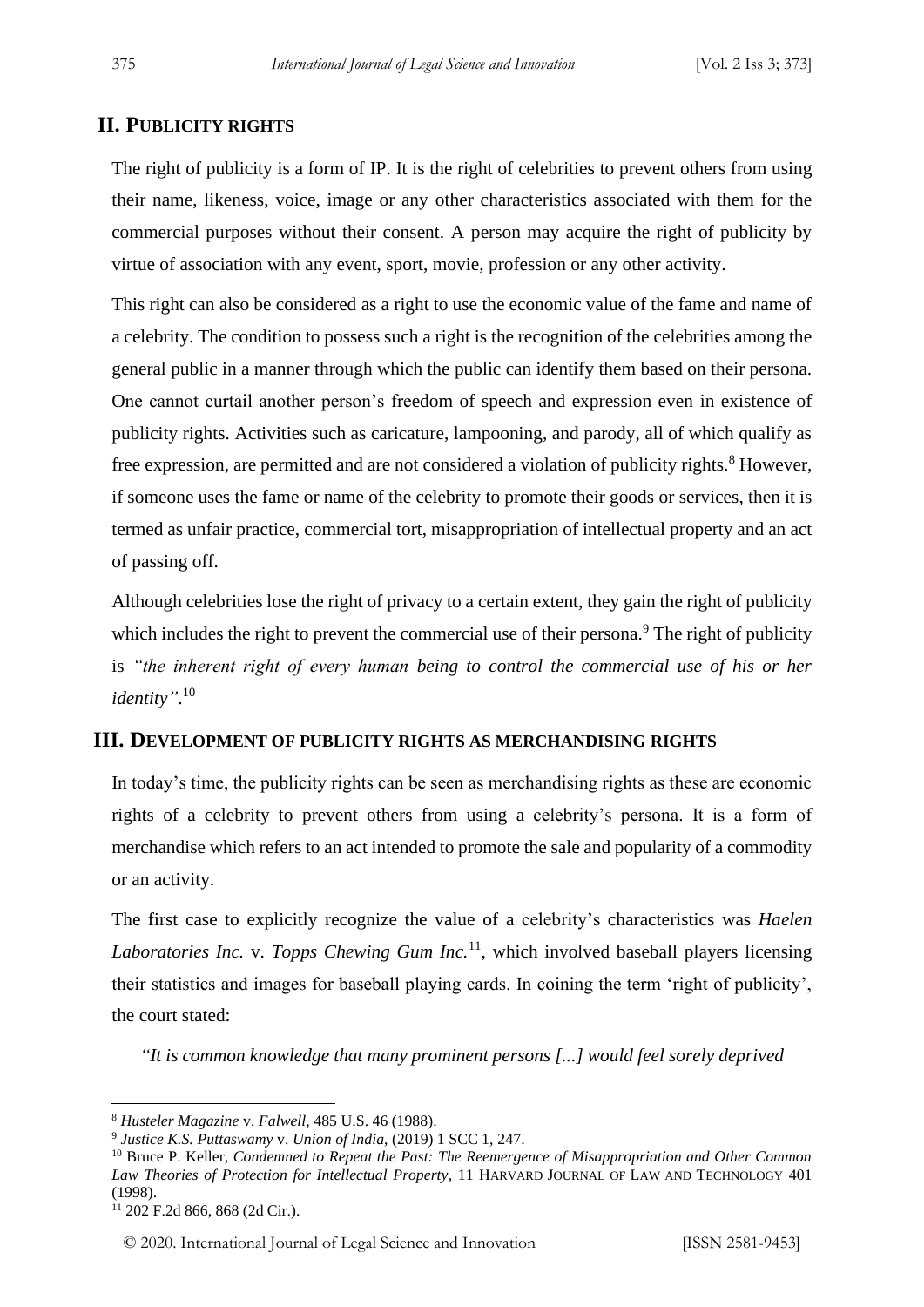*if they no longer received money for authorizing advertisements […] This right of publicity would unusually yield them no money unless it could be made the subject of an exclusive grant which barred any other advertiser from using their picture."*

The characteristics or the persona of celebrities is their property since they have used their skills, talent and put in conscious efforts to build the image and the name among the general public to create the popularity in the society.<sup>12</sup> It is only that celebrities' right to exploit their popularity for commercial benefits and prevent others from using it.

Furthermore, in case of *Zachhini* v. *Scripps-Howard Broadcasting Co.*<sup>13</sup>, the US Supreme Court went ahead and addressed the issue of unjust enrichment and economic value of the right of publicity. The Court held that the media cannot be granted a license to broadcast a unique performance without adequate remuneration to the performer. This case led to development of the right to publicity as a property based doctrine and exclusive right of a celebrity to commercial use of fame acquired by him.<sup>14</sup>

Celebrities have now become a commercially marketable commodity as they constitute distinct and recognizable persona. Their physical appearance, signature, style, photograph, likeness, recognizable attire, look, voice, gestures are considered as the merchandising entities.

#### **IV. CURRENT INDIAN LAW REGIME**

Since the concept of publicity rights is novel, the laws pertaining to it and merchandising rights of the celebrities are in their rudimentary stage in India. However, with the recent cases pertaining to publicity rights, the current Indian law regime has started to outline a legal framework for its protection.

In the current Indian law regime, the economic interest and commercial use can be safeguarded under Trademarks Act 1999, Emblems and Names (Prevention of Improper Use) Act 1950, Copyright Act 1957, and under few articles of Constitution of India 1950. Many Indian celebrities like Shah Rukh Khan, spiritual guru Baba Ram Dev and many more have been relying on trademark and copyright law to protect their publicity interests. The meaning of publicity rights have been expounded by few courts but the ambiguity in terms of scope and extent of these rights still remains as this concept is a recent development in India.

<sup>12</sup> *Edison* v. *Edison Polyform Mfg. Co.,* 67 A. 392 (NJ Ch. 1907).

<sup>13</sup> 433 US 562 Ohio (1977).

<sup>14</sup> T. Vidya Kumari, *Celebrity Rights as a Form of Merchandise – Protection under Intellectual Property Regime*, 9 JOURNAL OF INTELLECTUAL PROPERTY RIGHTS, 120-135 (2004).

<sup>© 2020.</sup> International Journal of Legal Science and Innovation [ISSN 2581-9453]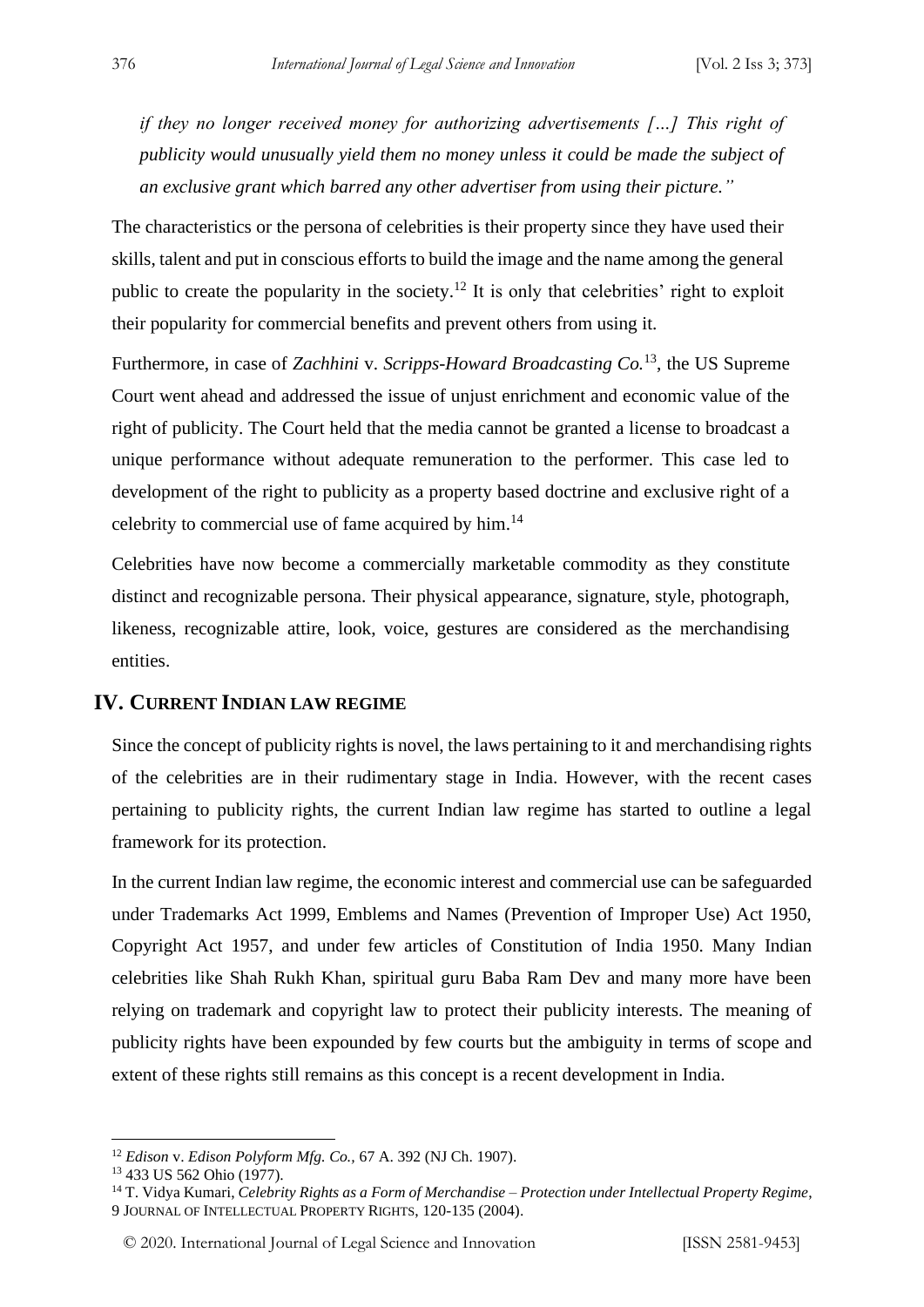In 2001, the great grandson of Mahatma Gandhi, Tushar Gandhi, proposed to grant the right to use the name of "Mahatma Gandhi" for exclusive marketing rights to a multinational company, CMG Worldwide. His contract was seen as a blasphemy since public revered Mahatma Gandhi as a Father of the Nation. Moreover, the use of the name Mahatma Gandhi is specifically prohibited under the Emblems and Names (Prevention of Improper Use) Act 1950. Tushar Gandhi had to ultimately withdraw his contract with CMG Company.

This act was enacted to prevent improper use of certain emblem and names for the professional and commercial purposes.<sup>15</sup> Section  $3^{16}$  of this act prohibits the improper use of certain emblems and names and section  $4^{17}$  prohibits the registration of the companies which bears the name stated in section 3, except in the cases where it may be prescribed by the Central Government.

Further, the case of *ICC Development International v. Arvee Enterprises and Anr.*<sup>18</sup>, elucidated the protection of non-living entities under publicity rights, where the Delhi High Court held that non-living entities were not entitled to the protection of publicity rights as it is derived from the persona of an individual, therefore, it can only be attached to an individual or indicia of an individual personality, like a name, voice, signature etc.<sup>19</sup> The court further observed that any effort to transfer the right of publicity from an individual to the organizer (non-human entity) would be a violation of Article  $19^{20}$  and Article  $21^{21}$  of the Indian Constitution. They also held that publicity right is personal and not a commercial right. Nevertheless, it can be assigned or licensed to someone as a business entity.

However, the first case in India to comprehend the right of publicity was *D.M. Entertainment* v. *Baby Gift House and Ors*. <sup>22</sup>, where Daler Mehndi, who is a popular music composer, lyricist and singer in India, had incorporated D.M. Entertainment to Mehndi's advancing career and assigned all his publicity rights, including commercial endorsements to the company. The defendant, Baby Gift House, was a company that owns toy and gift shops throughout Delhi. It sold dolly and toys which had features of Daler Mehndi and even some song lines of his compositions.

The court granted permanent injunction to defendants and noted that right of publicity can be

<sup>&</sup>lt;sup>15</sup> Emblems and Names (Prevention of Improper Use) Act, No. 12 of 1950, Preamble.

<sup>16</sup> *Id.*, §3.

<sup>17</sup> *Id.*, §4.

<sup>18</sup> 2003 SCC Online Del 2.

<sup>19</sup> *ICC Development International* v. *Arvee Enterprises and Anr*, 2003 SCC Online Del 2, ¶¶13-14.

<sup>&</sup>lt;sup>20</sup> Constitution of India, 1950, Article 19.

<sup>21</sup> *Id.*, Article 21.

<sup>22</sup> CS (OS) 893/2002 (High Court of Delhi dec. on. Apr. 29, 2010).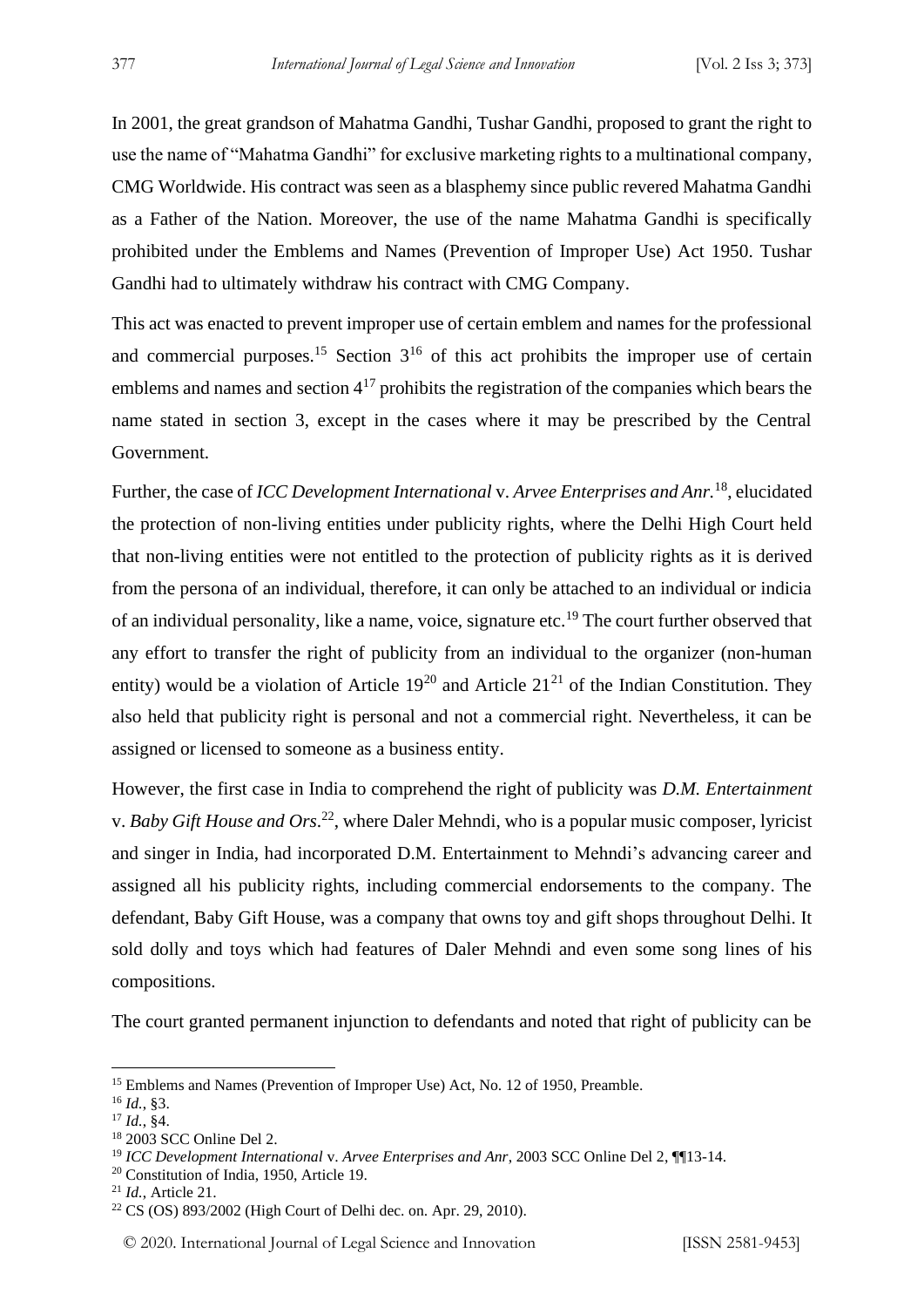located within the individual's right and autonomy to permit or prohibit the commercial exploitation of his likeness or some attributes of his personality.<sup>23</sup> However, the court observed that in a free and democratic society where every individual's right to free speech is assured, over-emphasizing a famous person's publicity rights tends to chill the exercise of such an invaluable democratic right.<sup>24</sup> Thus, caricature, lampooning, parodies and the like, which may tend to highlight some aspects of the individual's personality traits, may not constitute infringement of such individual's right to publicity.<sup>25</sup>

To succeed in an action for passing off the plaintiff has to prove (1) the goodwill enjoyed by him, (2) misrepresentation by the defendant, and (3) resultant damage to the plaintiff's goodwill. The Delhi High Court concluded by stating that it is for the courts to determine whether the selling of good or services by the defendants is leading the public to believe that they have originated from the plaintiff.

Similarly, trademark law in India recognizes the rights of the celebrities to prevent use of trademark that are aimed at taking advantage of the celebrity's identity.<sup>26</sup> Section  $14^{27}$ mandates the acquisition of consent from a person or his descendants in order to register the trademark.<sup>28</sup> Moreover, section  $35^{29}$  recognizes the use of personal name and protects against any trademark infringement. Names of celebrities have been recognized as distinctive, famous, and said to be on a higher pedestal under the Indian trademark law than other well-known marks.<sup>30</sup> Therefore, using a celebrity's name as a trademark for any business has been considered likely to deceive the public, and therefore constitutes passing off.<sup>31</sup>

In addition to it, the importance of the copyright act was highlighted in the case of *Miss. Kajal*  Aggarwal v. *The Managing Director, M/s V.V.D. & Sons*<sup>32</sup>, where even after the expiration of the agreement between the two parties, which was to use plaintiff's i.e., Kajal Aggarwal<sup>33</sup> profile for advertising and promoting defendant's products, defendants continued using the video and photographs of the plaintiff. The Madras High Court noted that the defendants had the right to use video film for promoting the products because it held copyright of its work.<sup>34</sup>

<sup>23</sup> *Id.*,¶14.

<sup>24</sup> *Id.*

<sup>25</sup> *Id.*

<sup>26</sup> *Justice K.S. Puttaswamy* v. *Union of India*, (2019) 1 SCC 1, 256.

<sup>&</sup>lt;sup>27</sup> The Trademarks Act, No. 47 of 1999.

<sup>28</sup> The Trademarks Act, No. 47 of 1999, §14.

<sup>29</sup> *Id.*, §35.

<sup>30</sup> *Mr.Arun Jaitley* v. *Network Solutions Private limited and Ors.*, 2011 SCC Online Del 2660, ¶¶28-30.

<sup>31</sup> *Id.*

<sup>32</sup> 2011 SCC Online Mad 2533.

<sup>33</sup> Popular film actress in India.

<sup>34</sup> *Miss. Kajal Aggarwal* v. *The Managing Director, M/s V.V.D. & Sons*, 2011 SCC Online Mad 2533, ¶4.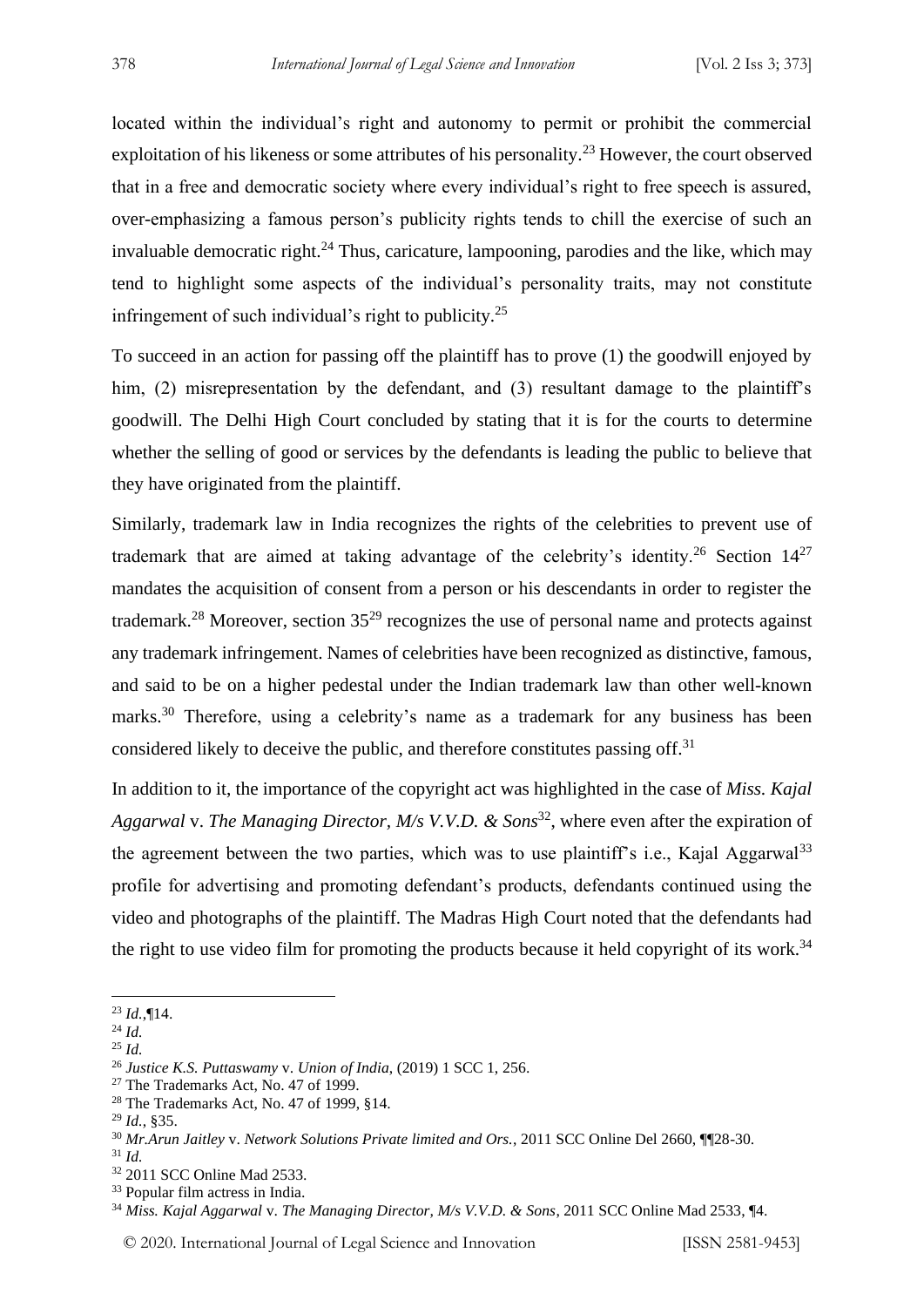However, copyright ownership does not permit the company to use the video for advertising or promotional purposes. To this, the court added that a celebrity's profile for advertising or promotion may be only used after obtaining appropriate authorization.<sup>35</sup>

The concept of celebrity rights has become more contextual and relevant because of increasing popularity of the media and faster and easier global communications through the internet. Judicial decisions given by Delhi or by Madras High Court in cases of Daler Mehndi or ICC Development case and in Kajal Aggarwal's case respectively have only persuasive value and are not binding on other States. Therefore, a national law would not only mitigate the problem but also define the scope and extent of the publicity rights.

The persona of celebrities is the main ingredient of their worth in the commercial market. Celebrities invest time and money to build and develop their persona which is appraised or at times, followed by the general public as a culture. Thus, there is need to protect the individual interest of the celebrity and following are the two justifications that highlight the need.

#### 1. Moral Justification

It is deduced from John Locke's Labor Theory<sup>36</sup>, where Locke argued that "*a person enjoys a natural right in the fruits of his labor in transforming raw materials that are held in common into a finished product of enhanced value*". This illustrates that celebrities deserve all the rewards because they have worked hard, invested their time and money and created a persona that has a value. The theory conceptualizes the notion of unjust enrichment, where a company should not be able to accrue benefit out the celebrities' persona without compensating them.

#### 2. Economic Justification

It enshrines that if celebrities are not able to control their publicity, companies will be able to use them and con the public into believing that the celebrity is merchandising their products. It also emanates the incentive argument<sup>37</sup> that is if celebrities cannot fully exploit the commercial value attached to them by virtue of their popularity, the celebrity will lack the incentive to create a valuable persona.

Richard Posner while analyzing IPR through an economic perspective had analyzed that "*the traditional focus of economic analysis of intellectual property has been on reconciling incentives for producing such property with concerns about restricting access to it by granting* 

<sup>35</sup> *Id.*, ¶22.

<sup>36</sup> John Locke, *The Second Treatise of Government and a letter concerning Toleration*, Dover Thrift Editions, 1, 13 (Tom Crawford ed., Dover Publications) (2002).

<sup>37</sup> Madow, *supra* note 6.

<sup>© 2020.</sup> International Journal of Legal Science and Innovation [ISSN 2581-9453]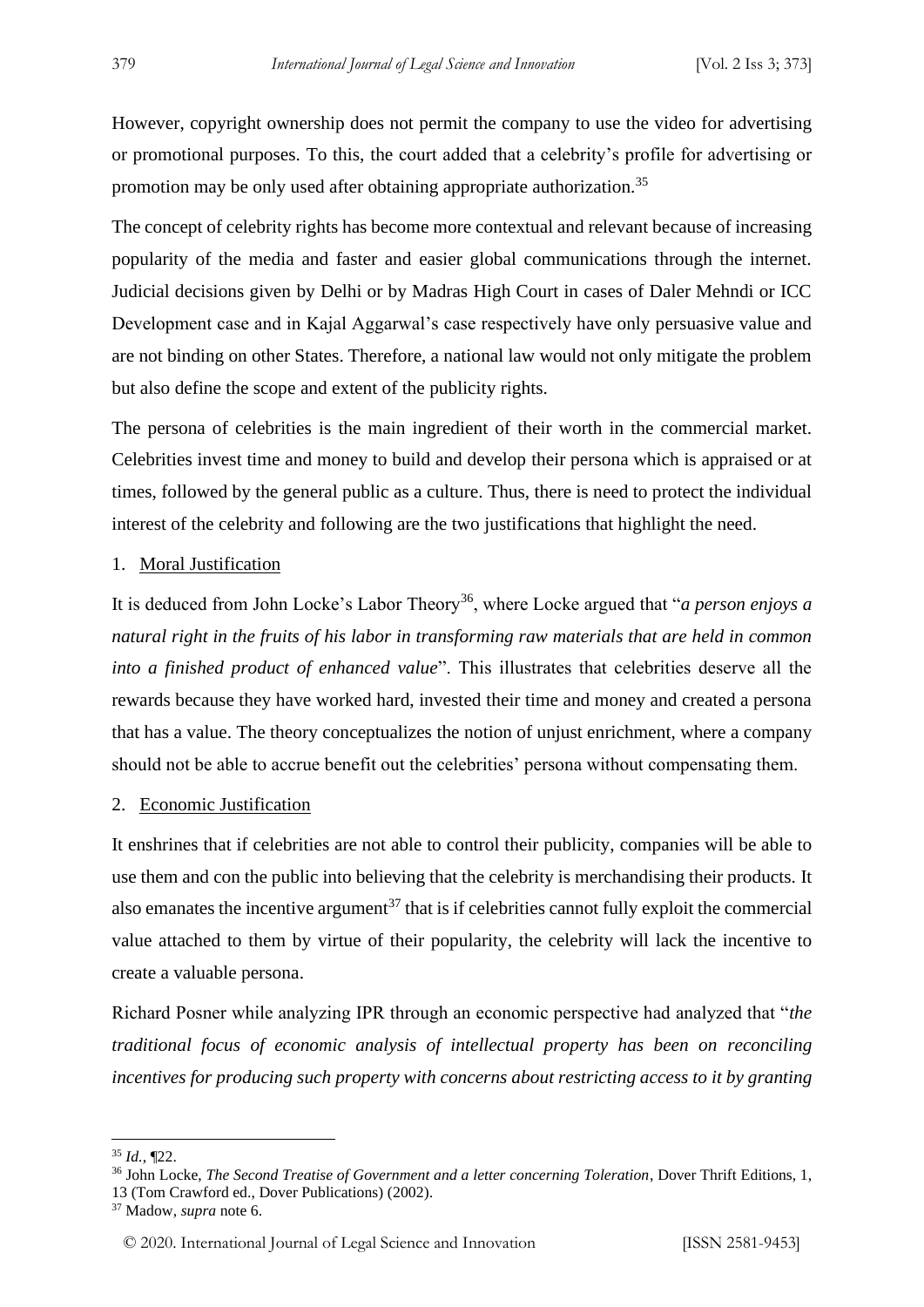*exclusive rights in intellectual goods—that is, by "propertizing" them—thus enabling the owner to charge a price for access that exceeds marginal cost*".<sup>38</sup>

This can also be seen through the lens of utilitarianism, as many celebrities have consistently helped raise awareness for global problems such as war, hunger and pollution of the environment. According to Bentham, "the greatest happiness of the greatest numbers", with this context, intellectual property is justified for the utilitarian, if it helps to promote some similar value. Thus, IPR can be seen as a reward, granted to creators of things that will help contribute to an increased overall good or social utility.<sup>39</sup> Indian celebrities like Nana Pathekar, Priyanka Chopra have helped India in social causes like welfare of the farmers and promoting education of girls in India, therefore, individuals are incentivized by exclusive rights which motivate them to create culturally valuable works.<sup>40</sup> However, this view was criticized by some who note that the publicity right encourages people but once they become celebrities, they would discontinue providing the public the services that made them famous.

In this instance, the incentive argument would apply that the celebrities need to work for money otherwise they would be forced to do something else and social welfare would be diminished.<sup>41</sup> The race for the money is incentivizing them to continue working and furthering their interest to augment the value of their persona for the social welfare. Therefore, these rights should be protected as the celebrities should benefit out of their hard work and labor that they had put in to build their personae. Hence, it is upon the legislation to fill up the gap though legislations and make a balance of the publicity interest and the individual interest of the celebrity.

#### **V. CONCLUSION**

The central idea for the protection of the publicity rights of the celebrities is that it is praise the efforts put in by the celebrities and further incentivize them to augment their reach and provide maximum happiness to maximum numbers either through their profession or by awareness. It is also true that the exclusive right would delink them from their ardent fans that have raised them on a high pedestal.<sup>42</sup> They would also take the advantage of their popularity and would charge more money in return.

But that is how an economy works, higher the demand, higher the price would be and

<sup>38</sup> Richard A. Posner, *Intellectual Property: The Law and Economics Approach*, 19 JOURNAL OF ECONOMIC PERSPECTIVES, 57-73 (2005).

<sup>39</sup> Corinna Coors, *Morality, Utility, Reality: Justifying Celebrity Rights in the 21st Century*, 44 SYRACUSE JOURNAL OF INTERNATIONAL LAW AND COMMERCE 215, 224 (2017).

<sup>40</sup> *Id.* <sup>41</sup> *Id.*

<sup>42</sup> *Zachhini v. Scripps-Howard Broadcasting Co.,* 433 US 562 Ohio (1977).

<sup>© 2020.</sup> International Journal of Legal Science and Innovation [ISSN 2581-9453]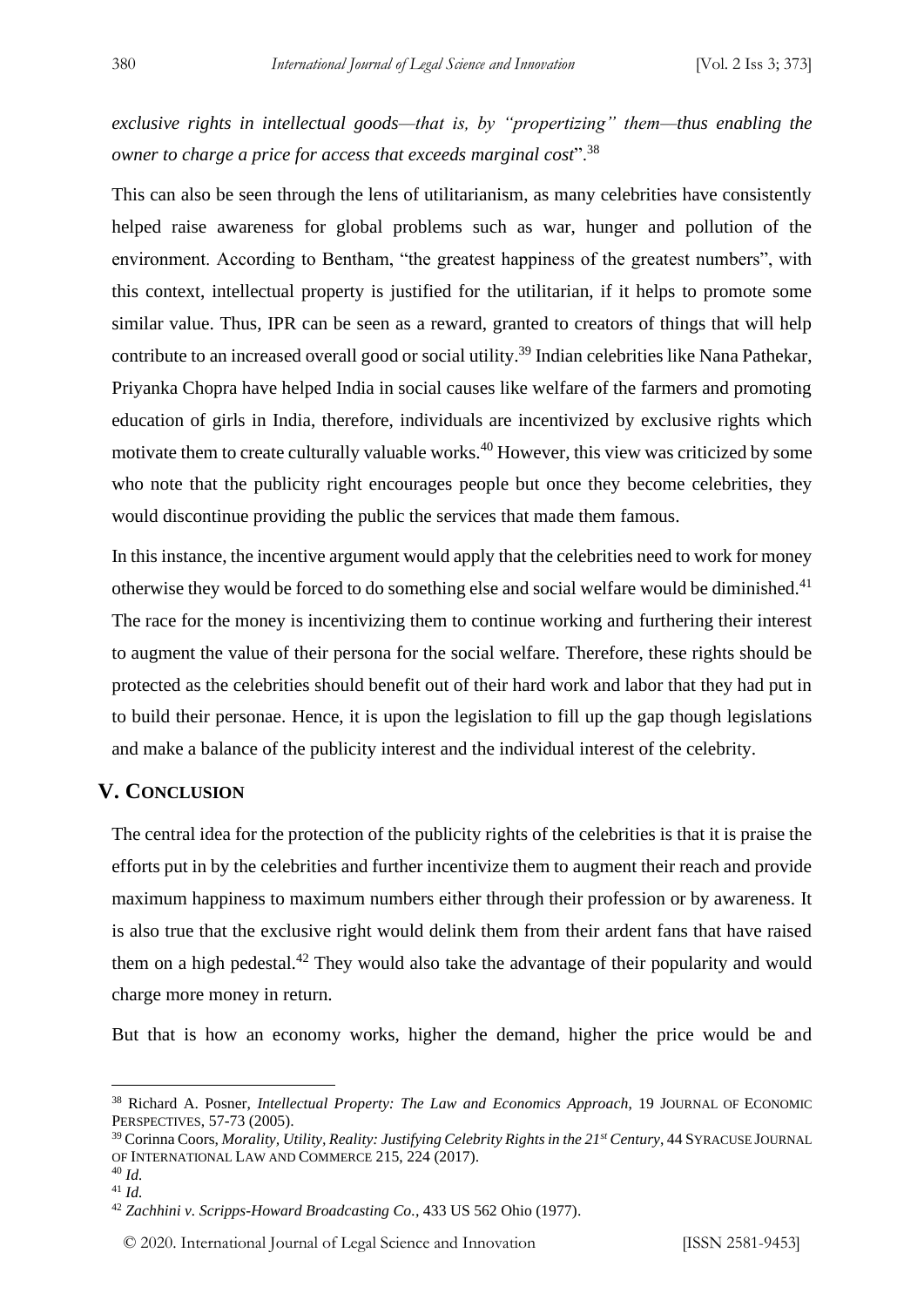recognizing this valuable asset as a property would mean that the same would be subject of taxation as a capital asset just like any other intellectual property.<sup>43</sup> Therefore, everything will be leveled by the end of the day.

As discussed in Part IV, the publicity rights might resemble their use under the stated legislations. However, India still lacks a legal standpoint which addresses the present scenario of infringements to publicity rights of celebrities. These legislations do not deal with the celebrities and their publicity rights *in toto*.

The Emblems and Names (Prevention of Improper Use) Act of 1950, restricts its ambit only to iconic names or persons related to Indian history and era of independence. The said act does not correspond to the present times and hence, celebrities and their publicity rights are not covered and hence, unprotected. Moreover, the Trademarks Act of 1999 only includes registered users or proprietors, it, however, fails to include the celebrities since the names of celebrities are at a higher pedestal than the other trademarks.<sup>44</sup> Thus, the said act needs to be amended to include the celebrities and their economic rights over their personae.

In the light of modernization and the influence of celebrities over the general public, a codification of laws related to economic rights, infringement and protection of publicity rights of celebrities is the need of the hour.

This can be done either through legislative enactments or incorporations of this issue either into Privacy Bill 2011<sup>45</sup> or into Personal Data Protection Bill 2019<sup>46</sup>. The privacy bill which deals with the protection of personal privacy in public life, encapsulates the IT  $\text{Act}^{47}$ , Telegraph Act<sup>48</sup>, Wireless Act<sup>49</sup> and provisions of Cr.P.C.<sup>50</sup> as the primary legislations. The purview of the bill is the confidentiality of data and the protection of communication from interception and defines an 'individual' as a citizen of India. The bill could consider the IP laws, which also aids in protecting data, and cover the concept of celebrities since the infringement of data privacy of a celebrity would be more pernicious than an individual's as it would not only affect the celebrity but also the general public. Secondly, the Personal Data Protection bill, which not only deals with the protection of privacy of individuals and create a relationship of trust

<sup>43</sup> Abhay Lunia, Itishri Upadhyay, *Protecting Celebrity Rights under Intellectual Property*, 1 INTERNATIONAL JOURNAL FOR LEGAL DEVELOPMENTS AND ALLIED ISSUES, 148-163 (2015).

<sup>44</sup> *Mr.Arun Jaitley* v. *Network Solutions Private limited and Ors.*, 2011 SCC Online Del 2660.

<sup>&</sup>lt;sup>45</sup> The Right to Privacy Bill, 2011, Working Draft 3, Legislative Department, Parliament of India.

<sup>46</sup> The Personal Data Protection Bill, 2019, referred to Standing Committee, Parliament of India.

<sup>47</sup> Information Technology Act, No. 21 of 2000.

<sup>48</sup> Indian Telegraph Act, No. 13 of 1885.

<sup>49</sup> India Wireless Act, No. 17 of 1933.

<sup>50</sup> The Code of Criminal Procedure, Act No. 2 of 1974.